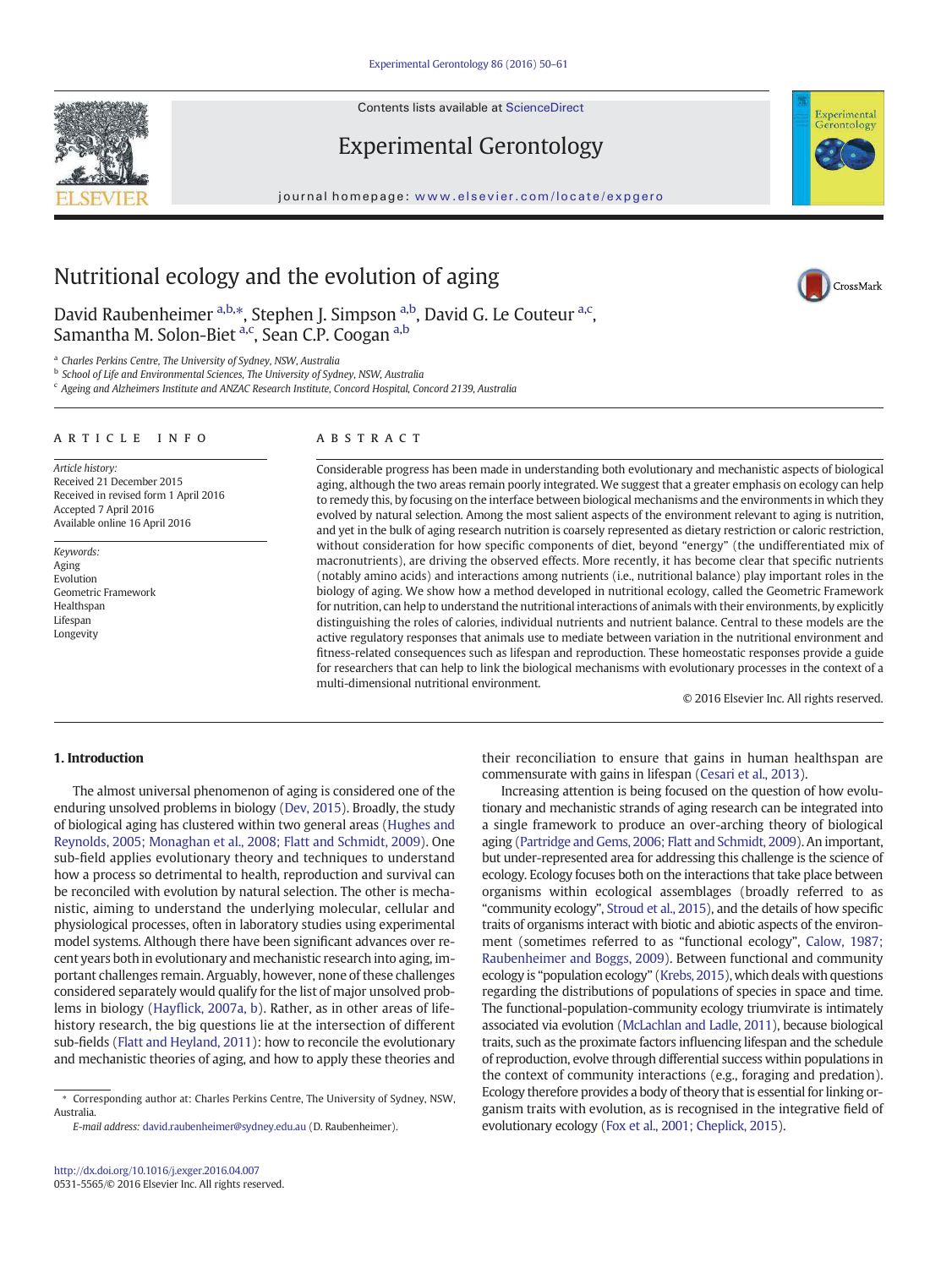In many, if not most cases, ecology is already implicit in both mechanistic and evolutionary studies of aging. For example, the majority of experimental manipulations that generate variance in physiological responses emulate variance in the environment (e.g., dietary restriction); likewise, many of the processes that evolutionary theories of aging address are ecological — prominent among these are the risk of extrinsic mortality (Shokhirev and Johnson, 2014) and resource availability (Kirkwood, 1977). Ecology can thus provide a substantial link to bridge mechanistic and evolutionary theories if greater emphasis is placed on exploring the multi-faceted and dynamic interface between evolved mechanisms and the environment in which they operate.

The strong evidence that senescence is a real phenomenon in wild populations (e.g. Nussey et al., 2013) opens the way for a deeper integration of ecology with aging research. This has already begun, to the extent that in recent years there have appeared journal special issues dedicated to the subject (Monaghan et al., 2008; Fletcher and Selman, 2015). However, a large proportion of research into aging concerns nutrition, but the ecological aspects of the relationship between nutrition and aging remain scantly developed. In the most common model, dietary restriction, animals that are restricted in availability of macronutrients while provided sufficient micronutrients usually have extended lifespans relative to unrestricted controls (McCay et al., 1935). And yet the nutritional causes relating dietary restriction to senescence and lifespan are poorly understood. A widespread assumption is that energy is responsible, as suggested by the commonly used synonym for dietary restriction "caloric restriction" (Speakman and Mitchell, 2011). Some research, however, has implicated not calories per se, but the protein component, with particular roles for specific amino acids (Speakman and Mitchell, 2011; Fontana and Partridge, 2015). A more-detailed account of how diet impacts on aging is needed to understand the evolution of senescence, the underlying mechanisms, and the ecological contexts in which they evolved.

Over the past two decades the field of nutritional ecology has demonstrated across diverse taxa and contexts (e.g., lab experiments, free-living wildlife, animal production systems, companion animals) that animal-food interactions are complex, involving homeostatic regulatory mechanisms, such as appetite systems, that intricately mediate the relationships between many nutrients and their physiological impacts (reviewed in Simpson and Raubenheimer, 2012). A state-space modelling approach that has been developed to study these interactions, called the Geometric Framework for nutrition, has shown that their inclusion in empirical and theoretical studies can substantially increase predictive and explanatory power compared with studies based on a single currency, such as energy or protein (e.g., Raubenheimer, 2011; Raubenheimer and Simpson, 1993; Raubenheimer et al., 2009; Simpson and Raubenheimer, 2005, 2012; Simpson et al., 2015). The Geometric Framework has been applied in theoretical (Simpson and Raubenheimer, 2007; Simpson and Raubenheimer, 2009; Piper et al., 2011) and empirical research into aging, the latter including several insect species and one mammalian model system, C57BL6 laboratory mice (reviewed in Le Couteur et al., 2016).

Our aim in this paper is to introduce the logic of the Geometric Framework, and show in the context of experiments exploring links between nutrition, reproduction and aging how it can be used to develop a detailed understanding of the interface between the animal and its nutritional environment that could help to unify mechanistic and evolutionary theories of aging. Against this background, we discuss the ecological relevance of the caloric restriction protocol in aging research, and conclude that a broader paradigm is needed which considers the causal links between diet and lifespan to be an open-ended question. This will provide a stronger basis for integrating mechanistic and evolutionary theories of aging, and leave the way open for non-model organisms to contribute maximally to understanding biological aging.

# 2. The geometry of diet

We begin by showing how some core concepts in nutritional ecology are represented within the Geometric Framework. The device within this framework in which the interaction of the animal with its nutritional environment is modelled is a Cartesian space called a *nutrient space* (Fig. 1A). The two or more axes defining this space each represent a functionally important food component, for example the macronutrients protein, carbohydrate and fat. Within the nutrient space, key aspects of the environment (e.g., food compositions), the animal (e.g., current nutritional state, optimal nutritional state), and its interaction with the environment (feeding and other homeostatic responses) can be represented in common, multidimensional nutrient metrics.

Such a nutrient space representing the animal's nutritional interaction with the environment can be empirically parameterised either through captive animal experiments or observational studies in the wild, and related to various outcomes of interest, including mechanistic responses (e.g., activation of key nutrient signalling pathways and physiological markers of health and aging) and functional outcomes, such as reproduction and longevity. In this way nutritional geometry provides a template in which the animal's evolved responses to a multi-dimensional nutritional environment can reveal the links between functional outcomes and the underlying mechanisms, as we detail further in the rest of this section.

# *2.1. Homeostatic targets*

A central tenet of nutritional ecology is that the interactions of animals with their environments are not passive, but actively guided by homeostatic systems that have evolved to produce adaptive outcomes. To model this, the nutritional states on which the animal will converge if unconstrained are represented within the nutrient space as target points or small regions. The *intake target* describes the cybernetic goal of the mechanisms regulating ingestion (Fig. 1A); physiological targets, for example the *growth target*, can similarly be described (Raubenheimer et al., 2009), but we will not consider these further in this paper.

An animal reaches its intake target through the selection of foods, and regulating how much of each is eaten. Foods are represented within the nutrient space as the ratio of the nutrients that each contains. Geometrically, this is given as the slope of a radial that projects from the origin into the nutrient space, called a *food rail*.

As the animal eats, it ingests the nutrients in the same proportion as they occur in the food, and consequently its nutritional state can be modelled as changing along the rail representing the food that it is eating ‐ the more it eats, the further along the rail it "moves". If the rail representing a particular food intersects the intake target (i.e., contains the same ratio of nutrients that is prioritised by the animal's regulatory systems), then this food is nutritionally balanced with respect to the nutrients in the model, and by eating the right quantity of this food the animal can "navigate" directly to its intake target (e.g., Food 1 in Fig. 1A). By contrast, if the food is imbalanced then it does not on its own allow the animal to reach its target (e.g., Food 2). However, the animal can nonetheless use this food to navigate to the target, if it combines it in the diet with another imbalanced food, provided the two foods fall on opposite sides of the intake target (e.g., Food 2 combined with Food 3). Such combinations of nutritionally imbalanced foods that can be combined into a balanced diet are called *complementary* food pairings.

Importantly, regulatory targets like the intake target are not merely hypothetical constructs, but can readily be measured in laboratory studies or even in free-ranging wild animals (Felton et al., 2009a; Johnson et al., 2013; Raubenheimer et al., 2015). Experimentally, the protocol is to provide the animals with complementary food pairings and measure the point of intake on which the animal converges over a stipulated period. To ensure that this point does, in fact, represent a homeostatically regulated outcome, it needs to be statistically distinguished from a null hypothesis (Fig. 1B). This could be a mathematical expectation, for example observed intakes could be compared to the anticipated outcome if feeding were indiscriminate or random.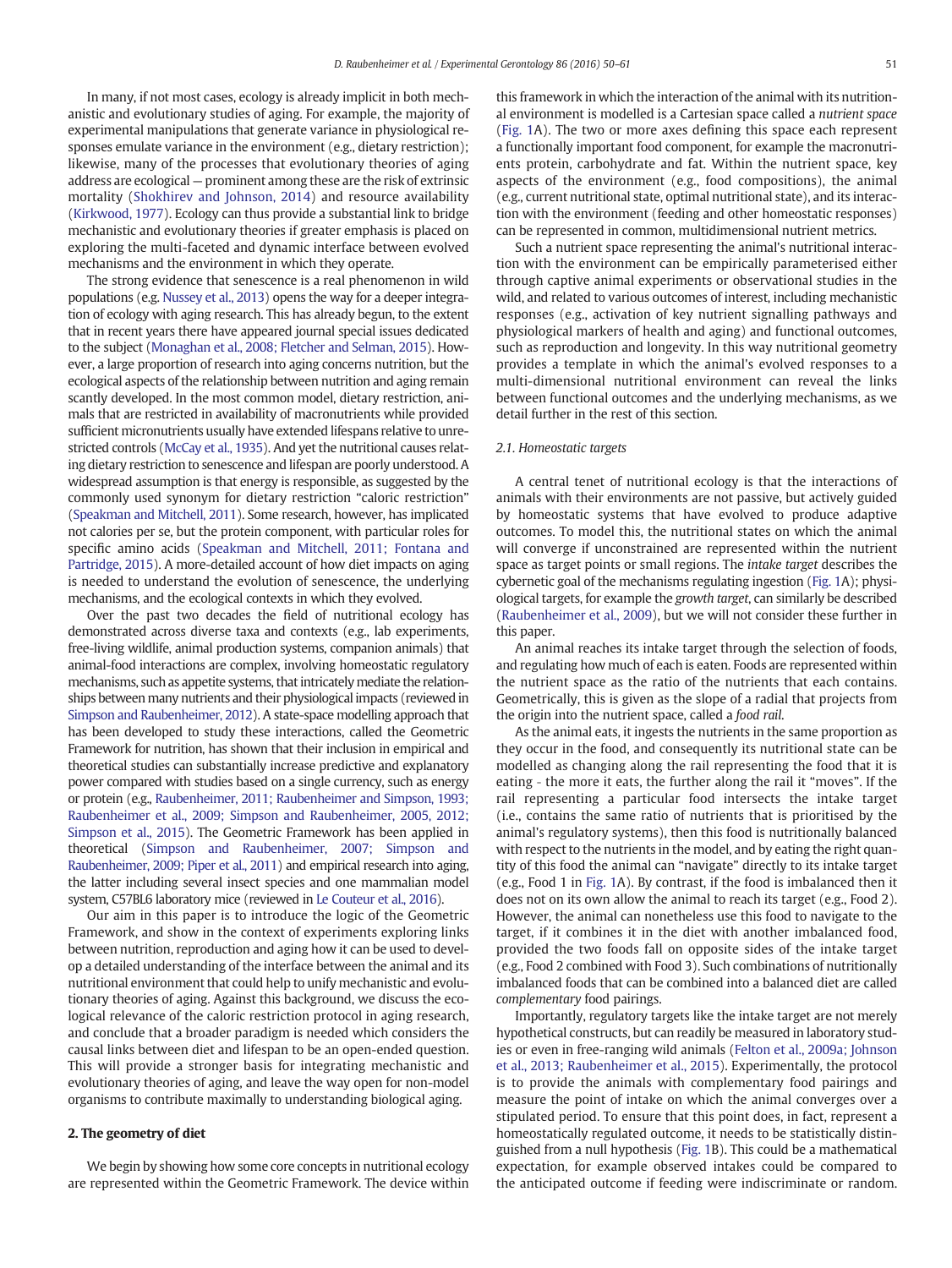Alternatively, the test could be between two or more treatment groups each confined to a different complementary food pairing. The food pairings might be distinguished either by the ratios of the nutrients they contain, the concentrations of the nutrients, or both. Either way, in this design if the animals in different treatments spread their feeding similarly between the two foods in the respective food pairings the intake points for the treatment groups would fall in different regions in the nutrient space; in contrast, if they compensated for the differences between the respective pairings to converge on a common point in nutrient space this would suggest homeostatic regulation (Fig. 1B). The same logic applies for observational studies in the wild, except such studies rely on natural variation in the composition of available foods (Raubenheimer et al., 2015).

Intake targets are fundamental in geometric models, because they provide a direct measure of the evolved nutritional priorities of the animal. This is important in its own right, and as we demonstrate below also provides a powerful point of reference for understanding the regulatory responses of animals to dietary constraint, for example due to poor



nutritional quality or restricted quantity of available foods, and the fitness-associated consequences for the animal of such constraint.

#### *2.2. Dietary constraint*

In an ecologically favourable situation an animal is able to select balanced foods and/or complementary pairings to satisfy its target nutrient intake as discussed above. In reality, however, ecological constraints on the quantity or quality of foods available might prevent the animal from achieving the homeostatic target. Constraints are termed *quantitative* if they involve restricted access to food. Under *qualitative* constraints, by contrast, foods are available, but these are imbalanced in ways that restrict animals from reaching their intake target.

Qualitative constraint is a more complex, and from a regulatory perspective more interesting situation than quantitative constraints. An animal restricted to non-complementary imbalanced foods, by definition, is forced into a situation where it cannot achieve the target intake for all nutrients, but is confronted with a trade-off between over-ingesting some and/or under ingesting others (Fig. 2A). Since both nutrient deficits and ingested excesses can have fitness costs (Simpson et al., 2004; Raubenheimer et al., 2005), and these costs will differ for animals in different circumstances, the regulatory responses underlying this trade-off are themselves subject to natural selection (Simpson and Raubenheimer, 2012). These responses, termed *rules of compromise* (Fig. 2B), are therefore secondary regulatory targets which can provide for researchers information about the relative priorities assigned by the animal to avoiding surpluses and deficits of specific nutrients in situations where ecological constraint prevents them from achieving the primary target.

Like intake targets, rules of compromise have been measured in a variety of animals and contexts, both in laboratory studies (reviewed in Simpson and Raubenheimer, 2012) and in the wild (Felton et al., 2009b; Rothman et al., 2011; Irwin et al., 2015). Together these homeostatic responses can yield useful insight into the evolved functional priorities of animals (Simpson et al., 2004), and also provide a systems-level description of the animal that can be used as a framework for understanding the underlying mechanisms. To establish these relationships we need to incorporate into the model variables that are measured in units other than nutrients, for example levels of signalling molecules, reproductive output and longevity, to relate to the underlying nutrition. Below we address the question of how such response variables are integrated into geometric models, using examples involving real data. First, however, we consider in more detail the concepts of

Fig. 1. A. Schematic illustrating nutrient regulation in relation to dietary balance in the Geometric Framework for nutrition, using a model involving a two-dimensional (protein and carbohydrate) nutrient space. The intake target (IT) represents the balance and amounts of macronutrients targeted by the regulatory mechanisms. Foods are represented by radials, called nutritional rails, projecting into the nutrient space at angles determined by the ratio of the nutrients they contain. As the animal eats, its nutritional state changes along a trajectory with the same slope as the nutritional rail for the food it is eating, with the distance moved along this trajectory being determined by the amount eaten. For example, by eating Food 2, the animal's state changes from the origin to state S1. The animal can achieve its target state by selecting Food 1, which is nutritionally balanced with respect to its target, or else by mixing its intake from nutritionally complementary foods 2 and 3. Thus, when in state S1 the animal is off-course in relation to its intake target, but by switching to Food 3 it can change to S2, and a further switch back to Food 2 would take it to the intake target. B. Geometric model showing ingestive regulation of protein and carbohydrate by 5th stadium locusts (*Locusta migratoria*) compared with intakes expected under three alternative hypotheses (data from Chambers et al., 1995. See also Raubenheimer et al., 2009). Animals were fed over 6 days on one of four food pairings composed of (% protein: % carbohydrate): 7:14 & 28:14; 7:14 & 14:7; 14:28 & 28:14; 14: 28 & 14:7. Despite being given different food pairings, each group of locusts arrived at a similar mean selected intake (black dots with error bars) suggesting homeostatic regulation of macronutrient intake. Colored square symbols indicate predicted intake patterns under the following alternative hypotheses: regulation to a constant energy intake (red squares); regulation to maximize protein intake (pink squares); and equal intakes of the two options in each food pairing, indicating absence of macronutrient or energy regulation (green squares).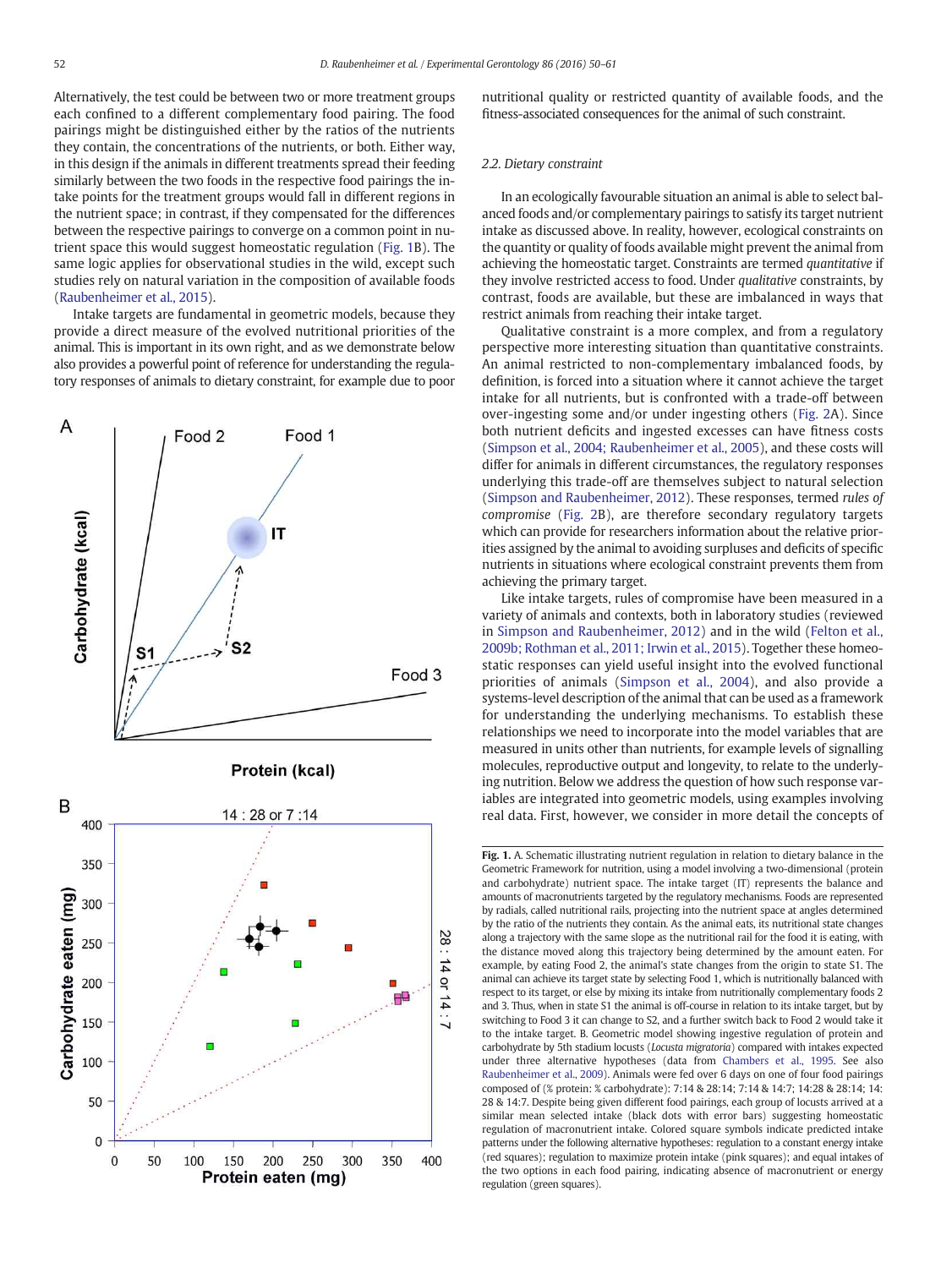



Fig. 2. Schematic illustrating nutrient regulation in relation to dietary imbalance in nutritional geometry, using a two-dimensional model (protein and carbohydrate). A. When confined to a single nutritionally imbalanced food (i.e., a food rail that doesn't intersect the intake target), the animal needs to resolve a trade-off between over-ingesting one nutrient and under-ingesting the other. By feeding to the yellow-green point it would meet its target for carbohydrate at the cost of a shortage of protein of magnitude P−, at the red-brown point it would meet its target for protein but over-ingest carbohydrate  $(C+)$  and at the orange point it would suffer both a shortage of protein and an excess of carbohydrate, but to a lesser extent than the yellow-green and red-brown points, respectively. B. Testing different experimental groups each on one of a range of foods varying in nutrient balance provides a description of how the animal resolves the trade-off between over- and under-ingesting nutrients when confined to imbalanced foods, termed a rule of compromise. Three possibilities are illustrated: the red-brown symbols represent absolute prioritisation of protein (i.e., feeding to the target coordinate for protein regardless of whether this involves over- or under-eating carbohydrate), the yellow-green symbols represent absolute carbohydrate prioritisation, and the orange symbols represent equal weighting of the two nutrients, as would be the case for energy prioritisation in which the animals feed to fixed energy intake (i.e., kcal carbohydrate  $+$  kcal protein intake  $=$  constant). Many other configurations are possible.

quantitative and qualitative constraint, and how these relate to the design of experiments investigating relationships between diet and lifespan.

# 3. Experimental considerations

### *3.1. Restricting what?*

The nutrient space, food rails, intake targets, and rules of compromise provide a means to conceptualise in multiple nutritional dimensions the relationships between foods, diets and animal regulatory responses. They also provide a framework to define and experimentally emulate very specific nutritional scenarios, enabling the relationships between diet, mechanism and functional responses, such as lifespan and reproduction, to be explored.

The most commonly used manipulation in dietary restriction experiments is *quantitative restriction*, in which animals are provided with reduced rations of an experimental food. In the now widespread model termed "caloric restriction" (Speakman and Mitchell, 2011), micronutrient concentrations in the experimental foods are increased to help ensure that observed effects can be ascribed specifically to caloric intake (i.e., the undifferentiated mix of macronutrients), unconfounded by micronutrient deficiencies. Geometrically, this corresponds with manipulating the length of the rail representing the experimental food, thus limiting the distance the restricted animals can move radially from the origin into the nutrient space relative to the ad libitum group. This is illustrated by the short dashed food rail associated with the white treatment comparison in Fig. 3A, labelled "restricted length".

In contrast, *qualitative restriction by balance* is achieved through providing all treatment groups with unrestricted (i.e., ad libitum) access to one of a range of foods that vary systematically in the ratios of macronutrients. Geometrically, this corresponds with manipulating the angle of the nutritional rail (i.e., creating variation along the "balance vector" in Fig. 3A). Qualitative restriction can also be used to manipulate the distance moved by animals along nutritional rails (total calories eaten, shown as variation over the "calorie vector"). This is done by diluting the macronutrient content of the experimental foods using a filler, for example cellulose (Maklakov et al., 2008; Solon-Biet et al., 2014, 2015a) or water (Lee et al., 2008; Fanson et al., 2009), which has the effect of restricting the amounts of the nutrients eaten while providing the animals with ad libitum access to the foods. The extent to which the animals subject to this treatment are restricted in their intake of nutrients depends on the extent to which they compensate for dietary dilution through increasing food intake. This phenomenon, which we will call *qualitative restriction by dilution*, is illustrated by the dash-circled red, green and blue treatment groups in Fig. 3A. All three of these groups have access to the same amount of experimental food as the respective control groups (red, green and blue solid circles), as indicated by the fact that they are on long food rails labelled "open-ended", but nonetheless are calorically restricted (do not move as far along their respective rails as controls) because of the dietary dilution.

Experiments combining qualitative restriction by balance and dilution provide a powerful approach for exploring the detailed effects of diets on life history and other responses. This is demonstrated in the comparison of the red, green and blue treatment pairs in Fig. 3A. The two solid black negatively-sloped diagonal lines, which are energy isolines (i.e., all points falling on each of these lines represent equal energy intakes), show that the three unrestricted groups have the same caloric intakes and the restricted groups eat 60% of this. In terms of caloric restriction the red, green and blue treatment pairs are thus equivalent. At the level of nutrient intakes, however, the treatment pairs are fundamentally different. In the green pair, the 40% reduction of calories is split equally between protein and carbohydrate (green dashed lines labelled P – and C – ). In contrast, in the blue comparison protein is restricted to a substantially greater degree than is carbohydrate (blue P− is longer than blue C−), whereas in the red comparison carbohydrate is restricted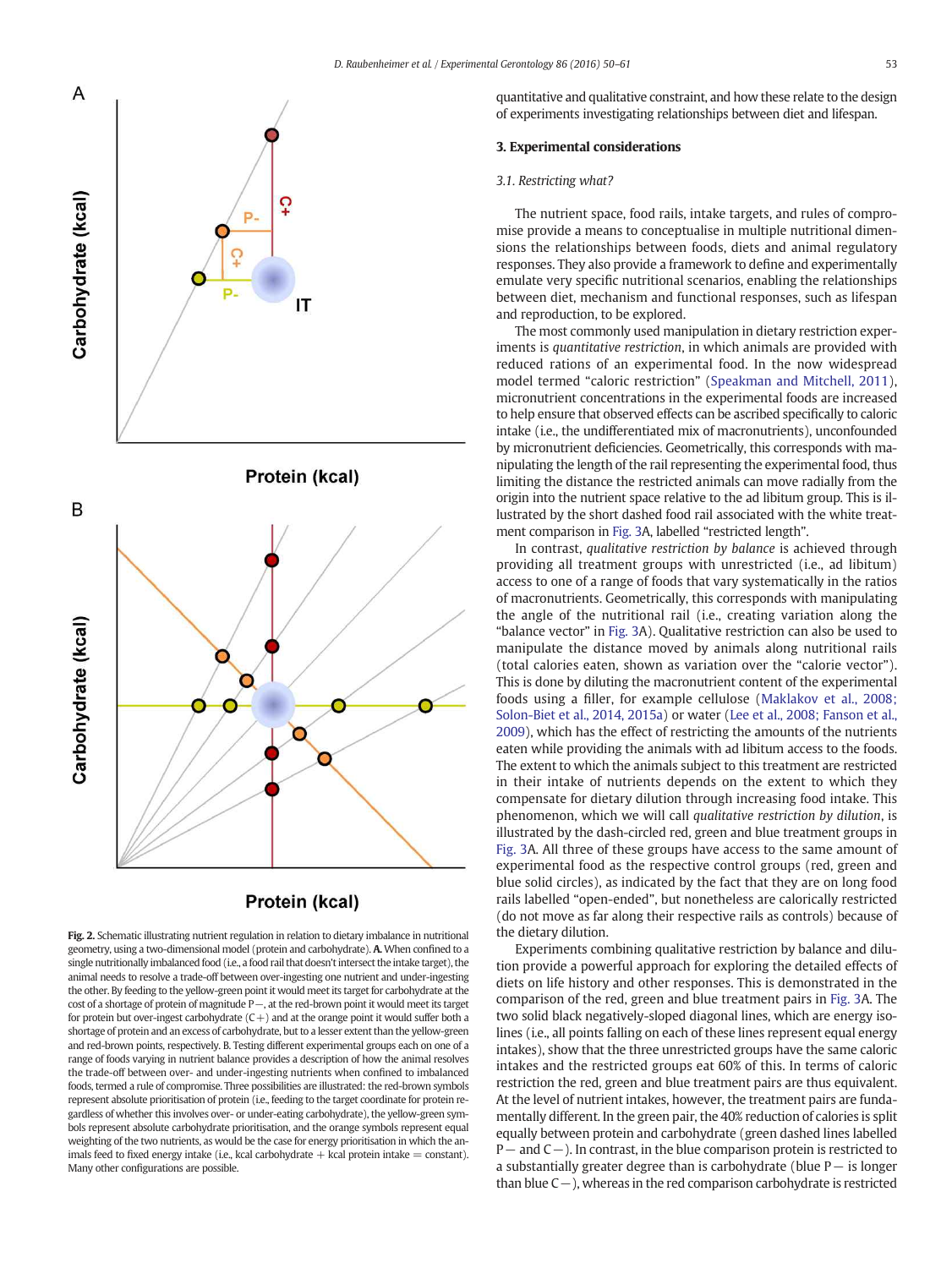to a greater degree than is protein (red C− vs. red P−). Using a nutrient space to systematically define treatment differences in this way can thus help to disentangle the effects of caloric intake and specific nutrients on responses of interest, such as longevity.



# Water (ml)

#### *3.2. Restriction relative to what?*

Systematic emulation of nutritional scenarios (variation in food quality and quantity) and its impacts on diet, as described above, is an important step for defining the ecological causes of variation in animal life history responses. To integrate evolution into the model, however, it needs to be expanded beyond ecological variation to explicitly represent also the interests of the animal. This is done by conceptualising the manipulations not primarily as a comparison between intakes in the restricted and control treatment groups (i.e., *treatment-based* comparisons, as in Fig. 3A), but between each of these and the intake target (i.e., a *targetbased* comparisons). As illustrated in Fig. 3B, target-based comparisons provide a very different perspective on how we might interpret the effects of nutritional variation on lifespan and other fitness-related responses.

As in Fig. 3A, in all three comparisons shown in Fig. 3B the 60% group is calorie restricted, whereas the control group is not (intakes of the controls fall on the same energy isoline as the intake target). In the green comparison, the intake point for the control group coincides with the intake target - i.e., they achieve their target intake for both macronutrients - and the calorie-restricted treatment experiences an approximately equal reduction of protein and carbohydrate intake. In the blue comparison, however, *both* groups are restricted in carbohydrate intake, with the 60% group being more highly restricted than controls (the blue vertical dashed and solid lines, respectively). For protein, the blue 60% group is not restricted at all (it ingests the target level of protein), whereas the control group ingests an *excess* of protein (blue  $P+$ ). Conversely, in the red comparison both groups are restricted in protein intake (red P−), albeit the control group to a lesser extent, but the 60% group meets its carbohydrate target while controls ingest a carbohydrate excess (red  $C +$ ).

The implications of such target-based analyses for reconciling results of dietary restriction experiments with evolutionary theory are fundamental. An essential starting point for this reconciliation is to distinguish cases where the restricted animals actually are restricted in the intake of a specific nutrient relative to their evolved priorities (i.e., the intake target) whereas the controls are not (e.g., green in Fig. 3B). This is very different from cases where both groups are restricted to differing extents (e.g., carbohydrate for the blue treatment), or where the "restricted" group is not restricted in relation to the nutrient but rather rescued from an excess that is ingested by the controls (e.g., protein for the blue treatment). Furthermore, since these relationships are sensitive to the position of the

Fig. 3. Geometric model distinguishing different dietary restriction scenarios and their consequences for nutrient intake. Dash-lined and solid-lined circles represent restricted and control (unrestricted) treatment groups, respectively. The solid black lines (diagonal in A. and B., horizontal in C.) are energy isolines, such that all points that lie on any one of these represent the same energy intake. Calorie intake therefore changes along the protein:carbohydrate nutritional rails ("calorie vector" in A.), and macronutrient ratio changes across the rails ("balance vector"). A. In treatment-based contrasts, a comparison is made between nutrient intakes of the control and restricted groups. Three protocols of dietary restriction are shown. In quantitative restriction (white symbols), restricted animals are provided with reduced food rations (the short dashed dark nutritional rail) relative to ad libitum-fed controls (the long solid dark rail, representing provision of food in excess). In qualitative restriction by dilution (colored symbols), both the restricted and control groups are fed ad libitum (represented as long rails), but the diet of the controls is diluted to restrict the distance moved along the nutritional rail. Since the control and diluted food within each treatment pair (color) have the same macronutrient ratio, the rails for the two foods are overlaid and thus appear as one. In qualitative restriction by balance, comparisons are made between groups fed foods that differ in nutrient balance (blue vs. green vs. red). Colored dashed lines labelled P- and C- show the reduction in protein intake and carbohydrate intake, respectively, experienced by the calorie restricted group relative to the same-colored control group. B. In target-based contrasts, comparisons are made not primarily between restricted and control groups, but between each of these and the intake target (IT). Dashed and solid colored lines show macronutrient intakes of restricted and control groups, respectively, relative to the intake target (P- and C- = protein and carbohydrate deficit, and  $P+$  and  $C+$  = protein and carbohydrate excess). C. Logic of qualitative restriction by dilution, using the green treatment contrast to illustrate. The target region for macronutrient intakes is narrow compared with the diluent (in this case water). Whereas the control treatment achieves its target intake both for macronutrients and water, the restricted treatment achieves the target for water but is restricted in calorie (and therefore macronutrient) intake.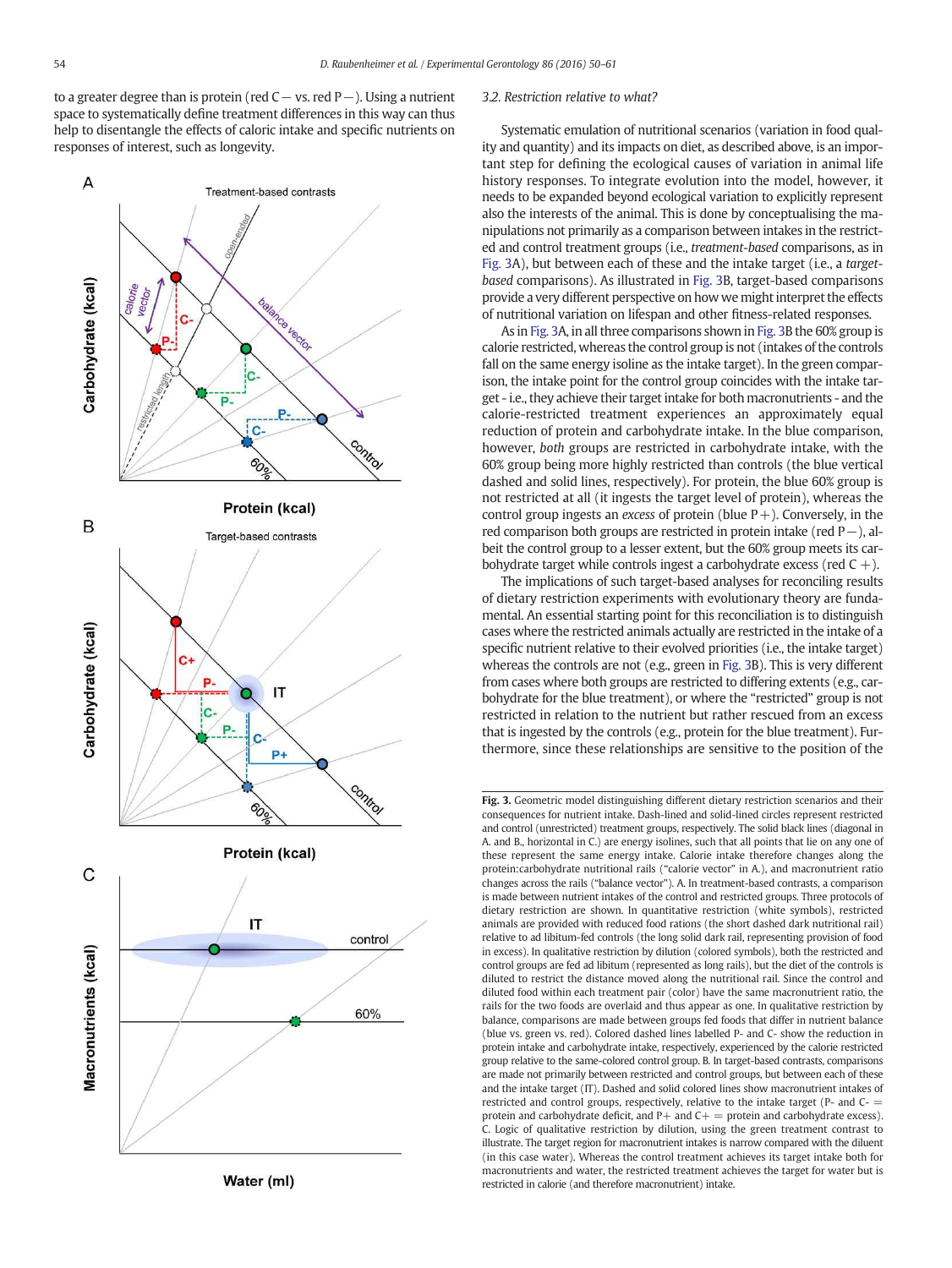target, this approach can be used to factor variance in nutrient requirements (e.g., due to thermodynamic demands) into models of the relationship between diet and lifespan. This might be a particularly relevant consideration for interpreting the results of laboratory experiments on the relationship between diet and aging (Gibbs and Smith, 2016).

#### *3.3. Quantitative restriction or qualitative restriction by dilution?*

Manipulations along the balance vector (Fig. 3A) can only be achieved by varying diet composition (qualitative variation), as discussed above. A noteworthy question, however, is whether and in which circumstances manipulations along the calorie vector should be achieved by experimentally varying the amount of food available (quantitative restriction, white contrast in Fig. 3A) or the concentration of nutrients (qualitative restriction by dilution), or some combination of these. The red, green and blue contrasts in Fig. 3A and B assumed the latter approach, as this standardised in an important respect between the restricted and unrestricted groups, namely all had ad libitum access to foods. This is a relevant concern, because variation in the temporal availability of foods (hence the pattern of feeding) has itself been associated with changes in lifespan (Mattson et al., 2014) and health (Solon-Biet et al., 2015b; Zarrinpar et al., 2016), independent of caloric intake.

On the other hand, from an experimental perspective neither is qualitative restriction by dilution free of the potential for confound, because animals in the diluted treatments often partially compensate for the reduced nutrient concentration of the foods by increasing consumption, and in so doing ingest greater quantities of the diluent than do the controls (Simpson et al., 2015). This can, however, be dealt with. One way is to dilute nutrients using a filler that is neutral over the relevant range with respect to the response of interest. This is shown schematically in Fig. 3C in relation to the green treatment from Fig. 3B. In this hypothetical example water has been used as the diluent in the restricted group, because the effect of increased water intake on fitness (including lifespan) is negligible compared with reduced macronutrient intake. Geometrically, this is expressed as an asymmetry in the shape of the intake target, such that the target encompasses a wide range of water intakes compared with macronutrient intakes. Accordingly, intakes of both groups fall within the target range for water, but only the unrestricted group falls within the target range for macronutrients. A second way to deal with effects of a diluent follows straightforwardly from this; namely, include it in the model as an axis in its own right. In the spirit of nutritional geometry, this has the advantage that, rather than merely controlling for any direct effects of the filler, it can provide additional information about the actual mechanisms through which diets influence lifespan.

Important as these issues are, we should be equally vigilant to pay attention to the *ecological* significance of experimental design. From this perspective, all three manipulations are valid, because each relates to a different ecological scenario. Quantitative restriction emulates a shortage of food overall, qualitative restriction by balance emulates a shortage of nutritionally balanced foods, and qualitative restriction by dilution emulates a situation where animals have access only to foods with low nutrient concentrations. The appropriate experiment will depend on what is considered to be the combination of scenarios to which the species has been exposed within the relevant ecological context.

We suspect, however, that in the majority of cases qualitative dietary variation (both in terms of nutrient balance and concentration) will have played an important role, either on its own or in conjunction with quantitative variation. This is because when faced with shortages of preferred foods, most animals shift to lower quality alternatives, which are nutritionally imbalanced, have low overall nutrient concentrations, defensive chemicals or some combination of these. This has been studied in the wild most intensively in primatology, where such foods are referred to as "fallback foods" (Lambert and Rothman, 2015), but has also been recorded for a wide range of other taxa and contexts (e.g., Foster, 1977; Fredriksson et al., 2006; Tait et al., 2014; Remonti et al., 2015). Falling back to lower quality foods is also predicted by mechanistic theory (Simpson and Raubenheimer, 1996), and is likely the reason that animals have evolved physiological and associated behavioral mechanisms to ameliorate the impacts of eating nutritionally imbalanced and dilute foods (i.e., rules of compromise, and intake compensation respectively) rather than reject these outright (Raubenheimer and Simpson, 1997). Substantial lab-based evidence comes from nutritional geometry experiments in which animals are confined to a single nutritionallyimbalanced and/or diluted diet; the fact that all animals studied to date, spanning diverse taxa from insects to humans, including model species used in aging research (*Drosophila* and laboratory mice, see below), eat those foods rather than reject them (Simpson and Raubenheimer, 2012), strongly suggests that they would do likewise in the wild. The extent to which quantitative restriction acts alone in the wild, or is combined with qualitative restriction (i.e., overall food shortage), is an issue that needs to be dealt with on a case-by-case basis. When they do cooccur, the relevant experiment will combine quantitative and qualitative restriction, as done by Solon-Biet et al. (2015b) using laboratory mice.

### 4. From manipulations to responses

Regardless of which variety of dietary restriction is emulated in experiments, a crucial step in nutritional geometry is to quantify the effects of these manipulations on the functional and mechanistic responses of interest. This is done by expressing the response levels (e.g., lifespan or circulating IGF1) using response surface methodology (Simpson et al., 2004; Lee et al., 2008).

As illustrated in Fig. 4, using data for a predatory beetle (Jensen et al., 2012), this approach provides a model in which the nutritional environment is emulated in a multi-dimensional context to generate a spread of nutritional states (Fig. 4A) to which outcomes of interest can be related and compared with theoretical models (Fig. 4B). In this case, the model is constructed around protein and lipid, which together comprise total macronutrients for the animals in this experiment, because carbohydrates play at most a very minor role in the diets of obligate predators (Eisert, 2011). Intake points were spread laterally by confining different experimental groups to one of a range of foods varying in protein:lipid ratios (qualitative variation by balance), each of which is represented in the figure as a different food rail (radial line). Quantitative restriction was used to achieve variation in the amounts of each food (hence calories) eaten, where one group was provided ad libitum access and other groups 66%, 50% or 33% of the amount eaten by the ad libitum group. This experiment therefore emulated a situation where variability in food quality and availability interact to influence functional outcomes, as is considered to be the case for predators in the wild (Tait et al., 2014; Kohl et al., 2015).

In Fig. 4B we have superimposed on the experimentally-generated intakes a response surface for egg production by the beetles, as well two measures of the animals' homeostatic regulation, the selected intake target (unconstrained priority) and the rule of compromise (regulation in the face of nutritional imbalance). The rule of comprise was generated using only the intakes of the experimental groups that were provided food ad libitum, because the intake points of the quantitative-restricted groups would, for obvious reasons, not provide a measure of homeostatic regulation.

Several points of interest emerge from this figure. It shows, firstly, that there was a distinct peak for maximal egg production, demonstrating that both macronutrient balance and amount are important for reproduction. Secondly, when given the option, these beetles combined nutritionally complementary foods in the correct proportions to compose a diet that maximized egg production. Third, animals confined to nutritionally imbalanced foods which prevented them from reaching the intake target (and hence attaining maximal egg production) regulated their intake in a pattern that was not consistent with calorie prioritisation (dashed line a), protein prioritisation (dashed line b), or fat prioritisation (dashed line c). Rather, they showed an intermediate pattern in which both nutrients were under- and over-ingested to some extent, with fat intake being held more constant than protein. A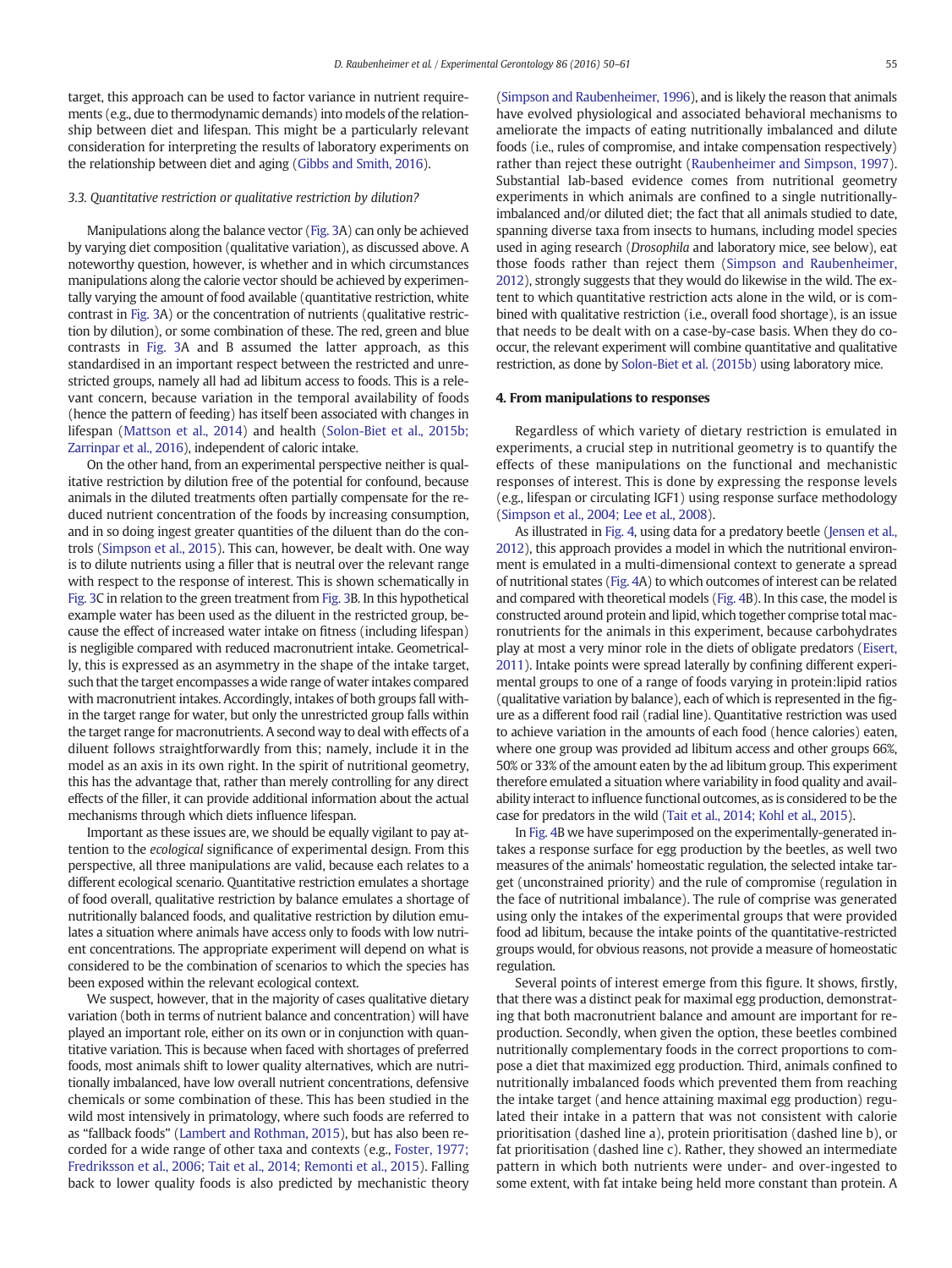



Fig. 4. Geometric model describing the relationship between the nutritional environment, homeostatic regulation, and fertility in the predatory beetle *Anchomenus dorsalis*. A. Each point represents the intake across the experiment of a single beetle. Intakes were spread across the nutrient space using foods spanning a range of fat:protein rails (2.92–0.06), and spread along each rail by varying the levels of dietary restriction (ad libitum feeding, or 66%, 50 or 33% of ad libitum). B. Response surface showing the relationship between the nutrient intakes shown in A. and egg production. Egg production increases from blue to red. The white cross is the bivariate mean intake point  $(\pm S.E.)$  selected by the beetles when given access to two nutritionally complementary foods (F:C ratio 0.91 and 0.14, plotted as solid food rails). This was significantly different to the expected outcome if feeding on the two foods was random (the solid white line). The radially projecting truncated bars represent the mean  $\pm$  S.E. intakes of the experimental groups that were allowed ad libitum access to one of the range of experimental foods differing in the F:C ratio. The error bars coincide with the respective nutritional rails, because the intakes were constrained to vary along the nutritional rails. The rule of compromise is shown by the solid line joining these no-choice intakes. Dashed lines show various hypothetical outcomes, as in Fig. 2B: a. fixed energy intake; b. fixed protein intake; and c. fixed fat intake. Modified from Jensen et al. (2012).

functional explanation for this pattern is suggested by the relationship between the mean intake points and the contours on the response surface. For each diet, with the exception of the extreme high-protein diet, the animals fed to the point on their respective food rails that was closest to the highest-valued contour that was accessible on their respective food rail; in other words, where they could not maximize egg production through selecting an intake target, the beetles regulated to the point of intake that provided the highest fecundity that was possible given the imbalanced diet to which they were confined.

This example is provided as an illustration of how the Geometric Framework can be used to explore the links between ecological variation (quantitative and qualitative food constraint), homeostatic responses (intake targets and rules of compromise) and a functional outcome (egg production). We have deliberately chosen an example involving reproductive output rather than lifespan, because reproduction provides a more direct proxy for evolutionary fitness than does lifespan, thus allowing us to show how the animal's regulatory responses (selection of intake targets and rules of compromise) mediate between food quality and fitness. Several studies, however, have used this approach to examine the relationships between diet, longevity and reproduction.

#### 5. Geometry, diet, longevity and reproduction

The effects of dietary macronutrients on aging, lifespan and reproduction have been investigated using the Geometric Framework in several species of insects and one mammalian model, C57BL6 mice. These studies have recently been reviewed (Solon-Biet et al., 2015c; Le Couteur et al., 2016), and rather than repeat that here we will provide a brief summary using select examples.

Overall, studies combining qualitative restriction by balance with qualitative restriction by dilution, as illustrated in (Fig. 3), have shown that low-protein high-carbohydrate diets fed ad libitum are associated with increased lifespan; total caloric intake, in itself, had either no effect or was correlated negatively with lifespan (Lee et al., 2008; Skorupa et al., 2008; Jensen et al., 2015; Fanson et al., 2009; Fanson and Taylor, 2012; Harrison et al., 2014; Solon-Biet et al., 2014). Additionally, several of these studies showed that diets that improved reproductive performance were higher in protein and lower in carbohydrate than diets associated with longer lifespans, and when given the choice of intake, animals tended to select diets that favoured reproduction over lifespan. Fig. 5, for example, shows for field crickets (*Teleogryllus commodus*; Maklakov et al., 2008) and *Drosophila melanogaster* (Jensen et al., 2015) that both male and female animals have different nutritional optima for lifespan and sex-specific measures of reproductive fitness, which suggest differential selection pressures acting upon the sexes (Archer and Hunt, 2015). Males and females of both species survived longer on high-carbohydrate low-protein diets. Interestingly, diets that maximized male lifespan were similar to what maximized lifetime calling effort (crickets) and lifetime reproductive output (flies); however, diets that maximized female lifetime egg production were higher in protein and lower in carbohydrate than those that maximized lifespan. When offered a choice between complementary foods, sexes of both species selected feeding trajectories towards optimizing reproduction, but neither sex reached their nutritional optima for lifetime reproductive output. One interpretation of this is that dietary regulation is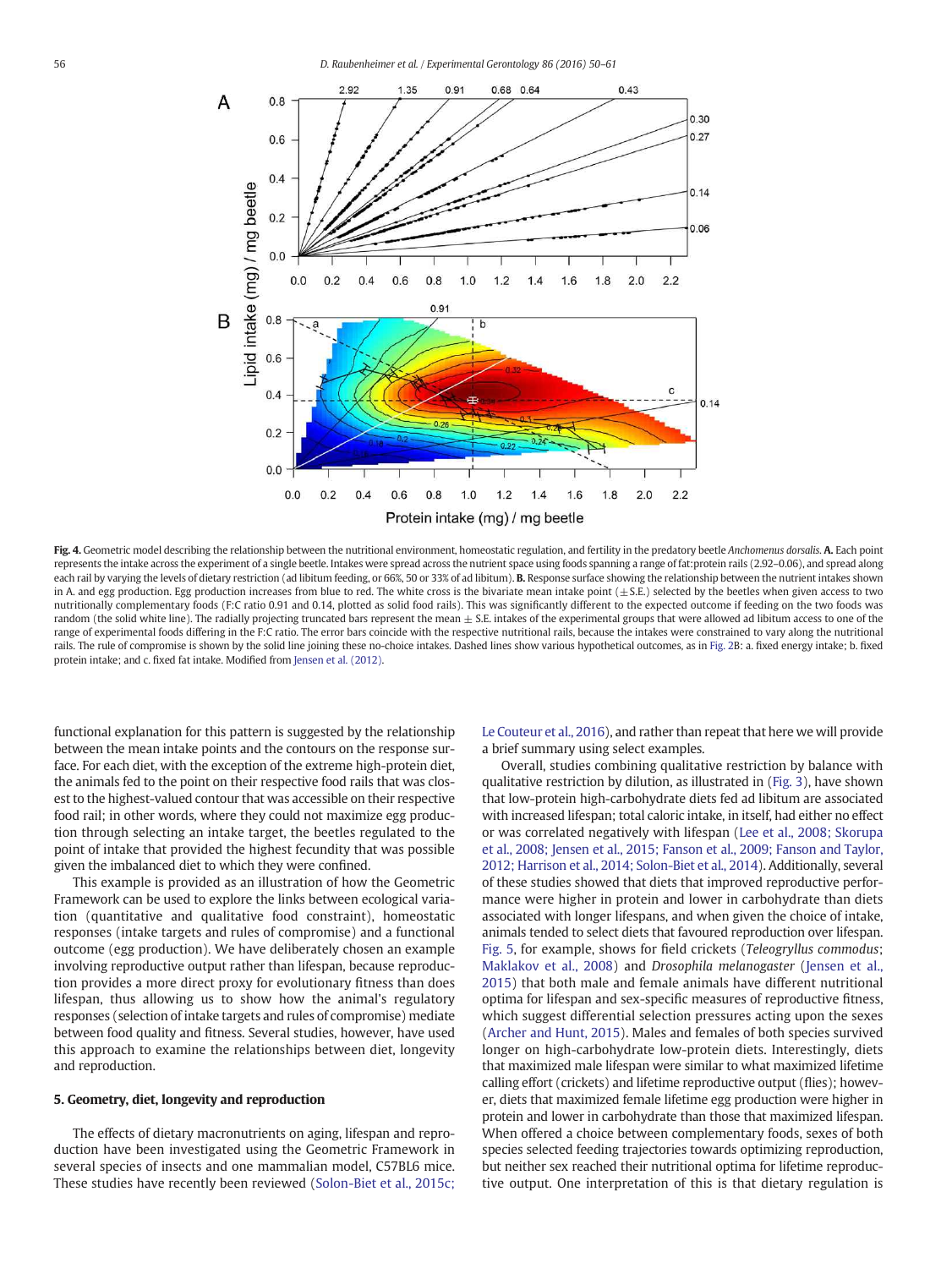

Fig. 5. Non-parametric thin-plate spline response surfaces depicting the effects of carbohydrate and protein intake on lifespan and reproduction in two insect species, *Drosophila melanogaster* and field crickets (*Teleogryllus commodus*). Insects were given ad libitum access to one of 29 (*Drosophila*) or 24 (field cricket) diets varying in the ratio of protein to carbohydrate. Plots of *Drosophila* include the regulated intake point ( $\pm$ SE) for flies offered a choice of complementary foods, which is shown in white. Response surfaces rise in strength from blue to red. Figures are from Jensen et al. (2015; *Drosophila*) and Maklakov et al. (2008; field crickets).

constrained by intralocus sexual conflict over nutritional optimization (Maklakov et al., 2008; Adler and Bonduriansky, 2015).

Similar to studies of insects, geometric experiments have demonstrated that dietary macronutrient balance has profound effects on lifespan and reproductive performance in mice, with these traits being optimized on different diet compositions (Solon-Biet et al., 2014, 2015a). Longevity in mice was maximized on low-protein high-carbohydrate diets (P:C ratio of 1:13 for males and 1:11 for females). Reproductive performance, in contrast, was best on diets higher in protein for males, and likewise for some responses for females. In males, testes mass and sperm counts were higher on diets with a P:C ratio of 1:1, as were uterine mass and ovarian follicle number (3:1) in female mice; however, other female reproductive measures were optimized at lower ratios of P:C, including estrous cycling (1:8), and corpora lutea count (1:11).

In addition to lifespan and reproduction, Solon-Biet et al. (2014, 2015a) measured physiological responses of the mice to dietary macronutrient manipulation, including circulating amino acids and hepatic mechanistic target of rapamycin (mTOR) activation, and used response surfaces to relate these to macronutrient intake (Fig. 6). The analysis showed that circulating branched-chain amino acids, but not other amino acids, were increased at greater dietary protein:carbohydrate ratios, and corresponded well with the patterns of mTOR activation and life history responses. This example provides an illustration of how geometric analysis can be used to generate models that provide insight into links between the nutritional environment, mechanism, and function.

# 6. Homeostasis, hypotheses and aging research

To this point we have emphasised the importance in nutritional ecology of systematically generating variance in nutrition, and measuring the consequences of such variation, for example in terms of reproduction and lifespan. We have also demonstrated that animals are not passive transducers of environmental circumstances to functional outcomes, but show intricate regulatory responses that mediate these relationships to their advantage (Fig. 4). Our aim in this section is to consider more explicitly the role that these responses can play in helping to generate testable hypotheses to advance aging research.

# *6.1. Intake targets*

One way that animals actively mediate between their nutritional environments and performance is through choosing foods and regulating amounts eaten to compose a diet that maximises fitness — i.e., selecting an intake target. Relating the position of this target to response surfaces representing functional outcomes can provide insight into the links between functional and mechanistic responses of the animal.

For example, the demonstration by Lee et al. (2008) that *Drosophila* fruit flies select an intake target that coincides with lifetime egg production, but not longevity, suggests that the former has played a greater role in the evolutionary shaping of the regulatory systems (as would be expected under Darwinian theory). It might, on the other hand, be demonstrated in some cases that the selected intake point does *not* coincide with a peak in lifetime reproduction (Simpson et al., 2004). This would lead us to suspect that at least one important factor has been omitted from the model. It could, for example, be that the animal has evolved under high risk of predation, and selects a diet that minimises development time at a cost to fertility, as was suggested to be the case by Rodrigues et al. (2015) for *Drosophila* larvae. Alternatively, it might select a diet that reduces fertility but supports longevity beyond its reproductive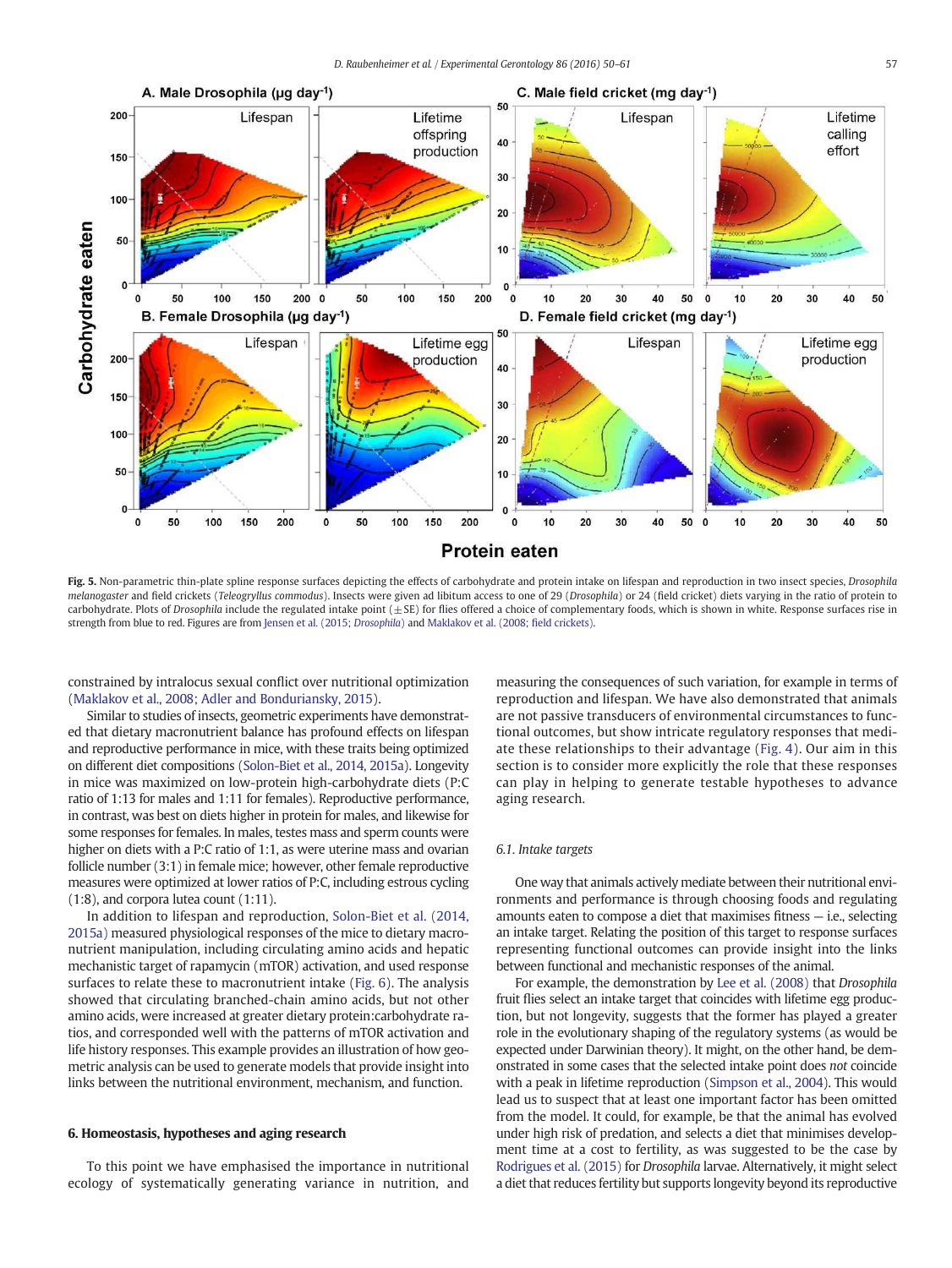lifespan — i.e., menopause, as in humans and some cetaceans (Brent et al., 2015). This would suggest the hypothesis that kin selection has played a role in the evolution of lifespan, via resource transfer to offspring or grandchildren (Lee, 2003). Such discrepancies between expectation and observation thus provide powerful guides to direct research for understanding the evolution of aging.

# *6.2. Rules of compromise*

A second measure of homeostasis that the Geometric Framework brings into aging research is the rule of compromise. As discussed above, this represents a regulatory trade-off between the costs of overingesting some nutrients and under-ingesting others in circumstances where ecological constraint prevents the animal from reaching its intake target. In common with intake targets, such responses have likely evolved under natural selection to achieve specific functional outcomes, albeit under nutritional constraint. Rules of compromise, too, can therefore provide links between the evolution of life histories, ecology and the behavioral and physiological mechanisms that the animal uses to positively influence outcomes in the face of an uncertain environment. We already have given an example illustrating this, where the rule of compromise measured for the predatory beetles studied by Jensen et al. (2012) corresponded with the highest fertility that was achievable on each experimental food rail (Fig. 4).

To explore these points further, in Fig. 7 we have redrawn the response surface for lifetime egg production by *Drosophila* females from the study of Lee et al. (2008). The grey dots represent intakes by individual flies, generated through the use of diets with different macronutrient ratios (variation across the food rails) and different degrees of dietary dilution using water (variation along each food rail). Although the rule of compromise was not reported in that experiment, it can readily be ascertained from the plot. Considering that the flies that moved furthest along their respective nutritional rails (i.e., those on more concentrated foods) had the option to limit intake to any lower level than they actually achieved, their realised intakes can be considered a regulated response, in contrast with flies on the more dilute treatments which were constrained by dietary dilution to achieve lower macronutrient intakes. The only other explanation is that they were over-ingesting macronutrients to compensate for the reduced water content of the nutrientconcentrated diets; this is, however, highly unlikely because nutrientfree water was available separately throughout the experiment. The rule of compromise is thus represented by the curve joining the groups of high intake points across all of the rails, each group being approximated in the figure by an (arbitrarily-sized) ellipse.

As in the beetle experiment, this illustrates that the flies that were least constrained in the distance they could move along their respective rails achieved the highest egg production of all flies on that rail, suggesting a functional reason the rule of compromise is shaped as it is. It is important to note that other than these fitness considerations (i.e., the shape of the response surface), there is no obvious reason to expect that the rule should take this form. Conversely, given the shape of the response surface, it would be surprising to discover that the rule of compromise took any other form (Simpson et al., 2004). But if it did, as discussed in relation to the intake target above, the mismatch between expectation and observation can provide powerful leads for understanding the links between ecology, nutrition and life history.

For example, a rule of compromise called protein prioritisation (PP), in which protein intake is maintained constant in the face of dietary macronutrient imbalance while non-protein energy (carbohydrates and fats) varies (as in the vertical red-brown array Fig. 2B), has been observed in spider monkeys (Felton et al., 2009b) and humans (Gosby et al., 2013). In Fig. 7 we have superimposed a vertical line on the response surface for egg production, representing the PP model. The expected intakes if the flies followed this rule are given by the filled circles (here we have plotted only expected intakes on the three diets with protein:carbohydrate ratios higher than the target ratio, because expected intakes on the low-protein diets fall beyond the y-axis scale). The primary difference between PP and the observed compromise rule is that protein is over-consumed relative to the intake target (the grey-shaded ellipse) in the observed pattern, as shown by the yellow arrow, but not the PP pattern. Functionally, the model shows that any mutant flies that followed the PP rule would achieve considerably lower fertility than the wildtype flies, and would likely be strongly selected against.

In some circumstances, however, PP could plausibly evolve in flies, as it has in humans and spider monkeys. For example, if in a particular ecological context the increased time costs or risk of predation involved in moving further along the nutritional rails outweighed the fertility benefits, then individuals with genetic mutations for PP may have increased fitness and the strategy would spread within the population. Similarly, immune responses (Ponton et al., 2011) might be better optimized under the PP rule, and in some environments the benefits of pathogen resistance could more than counter-balance the fertility costs of reduced protein intake. Alternatively, mutations at the level of nutrient metabolism might explain the shift in the cost-benefit matrix that is associated with the evolution of a changed rule of compromise. In humans, for example, ingested protein excesses can be toxic, with intakes above approximately 35% of total energy intake potentially being lethal (Bilsborough and Mann, 2006). High protein intakes, particularly when paired with low carbohydrate intakes, also influence nutrientsensing pathways in ways that are associated with metabolic disorders and accelerated aging (Fig. 6; Solon-Biet et al., 2014).

In overview, measures of homeostatic responses can provide a powerful tool for understanding the links between nutrition and functional responses such as lifespan and reproduction. They provide a direct indication of which combination of energy, specific nutrients or nutrient balance the animal itself prioritises, taking the guesswork out of identifying the relevant nutritional dimensions to target in a given species. In so doing, they narrow the search space for discovering crucial information that is needed to integrate across different areas of aging research.

# 7. Discussion

The number of theories that has been put forward to explain aging has been estimated to exceed 300 (Bilinski et al., 2015). Although not all of these are extant, and with some addressing mechanism and others evolution, neither are they all competing theories. Nonetheless, this bears testimony to a highly active research field that is probing questions of considerable theoretical and practical importance. It might also reflect a field that is missing some key information and ideas needed to reconcile or decide among the theories, and which suffers from poorly defined terminology (Hayflick, 2007a, b).

The dominant experimental model is caloric restriction, in which energy per se (the undifferentiated mix of macronutrients) is considered the nutritional component that links diet with lifespan (Masoro, 2005; Speakman and Mitchell, 2011; Ravussin et al., 2015). There is substantial empirical support for the link between energy intake and lifespan in a range of organisms, and yet there is no unified theory to explain this. One reason, as discussed in the Introduction, is that evolutionary and mechanistic aging research have not been well integrated. In this paper we have suggested that another, more fundamental reason which might in itself explain the lack of unification, is that aging research has drawn only minimally on the body of theory that links animal nutrition to evolution via ecology, nutritional ecology.

We have presented an approach from nutritional ecology, nutritional geometry, which we suggest can help to consolidate aging research. The distinctive feature is that it enables the different energetic components of the diets – the macronutrients – to be distinguished, and their individual and interactive effects on animals' responses quantified. Both theory (Raubenheimer and Simpson, 2016) and abundant empirical evidence (Simpson and Raubenheimer, 2012) suggest that the behavior, physiology and life history responses of animals are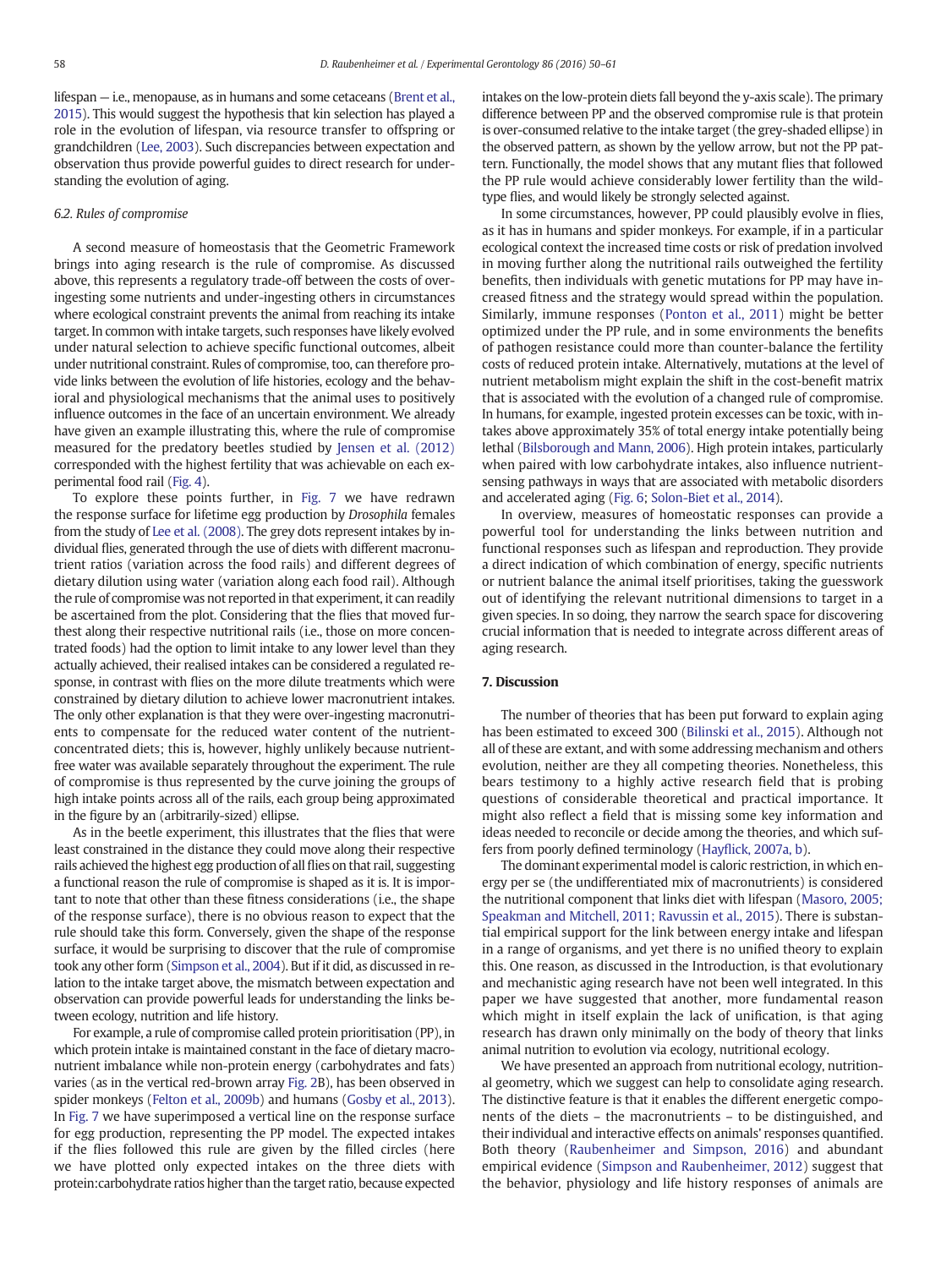

Fig. 6. Non-parametric thin-plate spline response surface for effects of macronutrient intake on mTOR activation for mice after 15 months of ad libitum feeding on one of 25 diets (from Solon-Biet et al., 2014). In this experiment fat, carbohydrate and protein were varied independently. Pairwise relationships between the three nutrients and mTOR activation are shown, in each case with the third nutrient fixed at its median value. mTOR activation was measured as the ratio of phosphorylated (pmTOR) to total mTOR. Response surfaces rise in strength from blue to red.

sensitive to specific blends of energetic macronutrients. Examples we have presented here include diet selection (intake targets), responses to nutritional constraint (rules of compromise), physiological responses (mTOR) and life history responses (fecundity and lifespan). We have also shown how expressing these different facets of the animalenvironment interaction in this way enables them to be interrelated



Fig. 7. Geometric model linking fertility to homeostatic regulation. The response surface represents lifetime egg production by female *Drosophila melanogaster*. The black arc represents the rule of compromise, estimated using the intakes of the flies that were able to feed to the furthest point along the respective nutritional rails (each group highlighted using an arbitrarily-sized oval). The grey-filled oval is on the target nutritional rail, as demonstrated in the same experiment using a protocol similar to that shown in Fig. 1B. The solid dots show expected intakes if the flies followed the protein prioritisation rule (vertical black line, as detailed in Fig. 2B). The yellow arrow labelled P+ shows the extent to which protein was over-ingested by flies on the most proteinrich experimental diet. See text for further details. Data are from Lee et al. (2008).

within a single model showing, for example, how diet selection relates to fecundity (Fig. 4) and how nutrition mediates the relationship between fecundity and lifespan (Fig. 5). This, in turn, provides a framework to generate and test specific mechanistic, ecological and evolutionary hypotheses about how the different components of the system fit together (Fig. 7).

The multiple-nutrient approach does not, of course, necessarily contradict the widely observed relationship between calorie intake and lifespan; rather, our point is that it can help to explain that relationship. One possibility, as is commonly assumed, is that the caloric restriction effect on lifespan is causally driven by total calorie intake, rather than specific nutrients or the impact of quantitative restriction on the temporal pattern of feeding (discussed above). From a nutritional ecology perspective, however, this is a surprising idea, because any dietary currency around which credible evolutionary theories of aging are formed would need to be substantively linked to fitness, and yet, as we discuss further below, it is in most cases difficult to link calorie intake to fitness in any way that is more substantial than correlation. If the association is, indeed, correlative, then the problem that aging research faces is that energy as a nutritional currency will provide at best weak links between diet and both evolution and the mechanisms of aging, making it near impossible to reconcile mechanistic and evolutionary theories of how diet relates to aging. For example, as mentioned above, the effects of quantitative dietary restriction on lifespan (Mattson et al., 2014) and health (Solon-Biet et al., 2015b; Zarrinpar et al., 2016) can be achieved through altering the temporal pattern of food availability, even when the restricted group shows no reduction in calorie intake relative to the ad libitum group. If the altered feeding pattern that almost invariably accompanies quantitative dietary restriction is the causal link with lifespan, rather than restricted calorie intake per se (Simpson et al., 2015), then a search for mechanisms or evolutionary explanations involving calorie intake will be diversionary. On the other hand, a dietary currency that is both associated with lifespan and substantively linked to fitness would provide a powerful common guide for evolutionary and mechanistic theories of aging, and hence a template for integrating the two.

Examples such as those presented in this paper show that calories per se is not a concept that resonates well with the ways that animals respond to nutrition (see also Simpson and Raubenheimer, 2012). We also know from animal physiology that all calories are not equal: animals need protein, fats and carbohydrates in specific proportions to fulfil different needs, one of which is the provision of calories to fuel energy metabolism. Functionally, therefore, different caloric substrates have different significance for the animal, and combining these into an undifferentiated pool of energy is unlikely to provide a metric of diet that relates in a reliable way to fitness. For example, if an animal has a dietary requirement of 1000 cal per day, it clearly matters what proportion of this is available as amino acids to fund structural growth and enzyme synthesis, and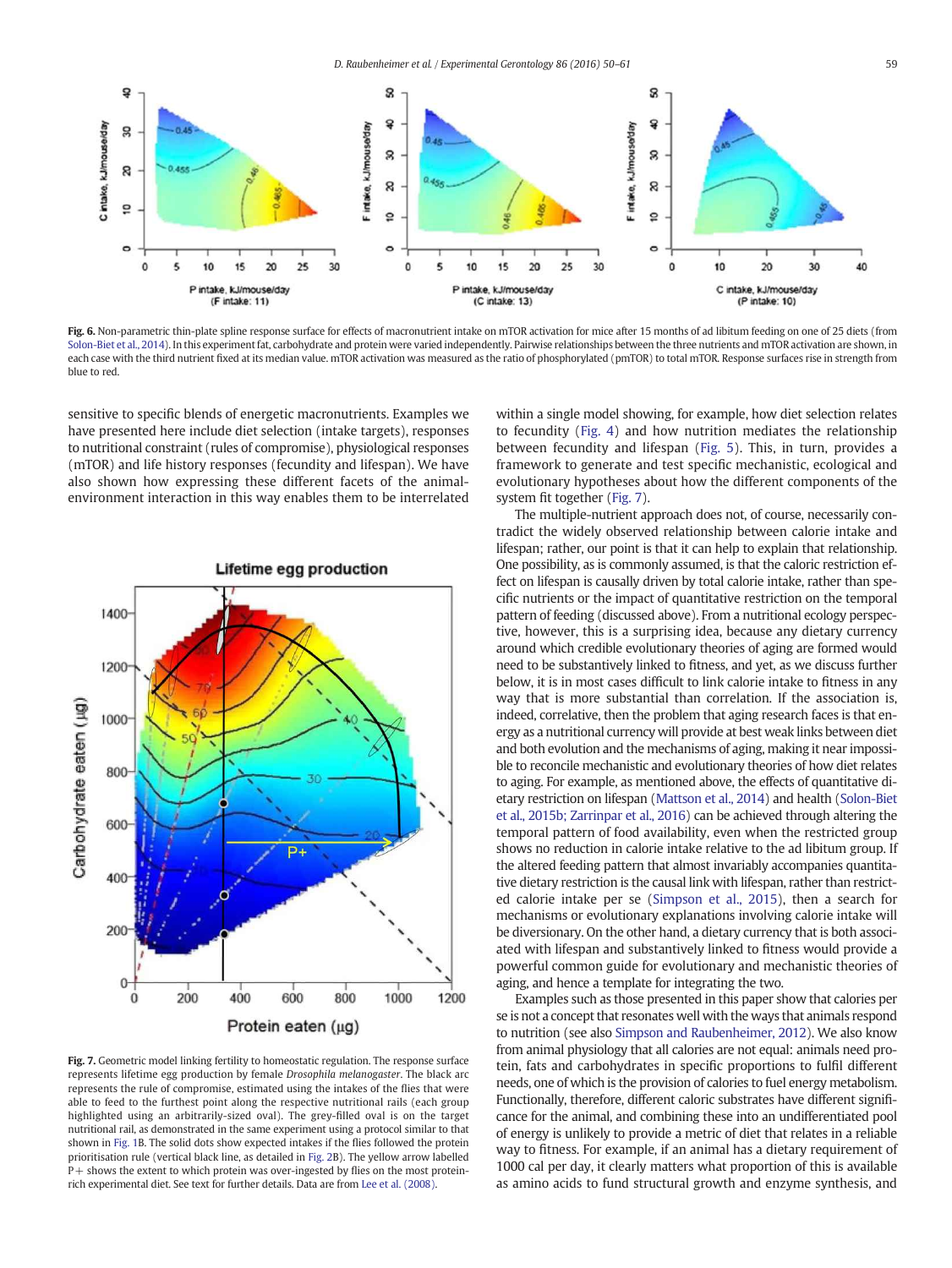what is available to fuel energy metabolism. Furthermore, as mentioned above, specific macronutrients eaten in excess can have negative impacts on fitness, even if total caloric intake does not exceed the optimal requirement (e.g., the red and blue solid circles in Fig. 3B both meet target energy requirements, and yet are associated with ingested surpluses of carbohydrate and protein, respectively). Therefore, calories from different macronutrients, even if ingested in the same meal, can relate to fitness with opposite sign — in some contexts more is better and in others more is worse. It thus seems unlikely that fitness-relevant responses, including feeding behavior, lifespan and reproduction, would be linked in any substantive way to calorie intake per se. Figs. 4 and 7, on the other hand, clearly show how nutrient balance is a property of diet that predicts fitness, and that the animals' behavior is sensitive to this link, whereas in these examples calorie intake relates directly neither to behavior nor fitness.

It might, alternatively, be argued that it is not energy per se that is the crucial nutritional link to fitness, but specifically that proportion of dietary macronutrient that is allocated to generating ATP to fuel energy metabolism. This is a valid hypothesis, and in circumstances where animals are limited primarily by substrate for energy metabolism, it is perhaps even a likely one. However, we are here entering the realm of nutrient balance. Different animals require different combinations of macronutrients to fuel energy metabolism - for example obligate predators such as cats are minimally able to utilise carbohydrate (reviewed in Kohl et al., 2015), and there is an upper limit of approximately 35% of calories from protein beyond which humans are unable to extract energy, regardless of the total intake (Bilsborough and Mann, 2006). Therefore, if metabolically available energy were the causal link between diet and fitness-related responses such as reproduction and lifespan, then information about dietary macronutrient balance, and not just total calorie intake, would be needed to predict these responses.

Nutritional ecology theory therefore does not anticipate that in general calories per se can provide a direct guide for understanding the lifespan extension observed in aging research based on quantitative dietary restriction, but rather that in most cases calorie intake is a proxy for other factors that link diet with lifespan. A possible exception is for animals that are adapted to a diet that varies little with respect to macronutrient balance ‐ i.e., a restricted spread across the balance vector (Fig. 3A). In such cases caloric intake could provide a sufficiently reliable proxy for the intake of the required macronutrient blend that macronutrient-specific nutrient sensing mechanisms would be redundant and energy intake could provide a reliable measure of nutritional state (Simpson and Raubenheimer, 2001). This would predict that the life-extending effects of caloric restriction (either by quantitative restriction or qualitative restriction by dilution) should be more pronounced in dietary specialists than generalists. It might also explain why model animals for aging research appear to be more sensitive to caloric restriction than non-model species (Nakagawa et al., 2012), because a long history of successive generations feeding on invariant laboratory diets can result in laboratory animals developing characteristics associated with extreme nutritional specialism (Warbrick-Smith et al., 2009).

If it is correct that the commonly observed link between calorie intake and lifespan is due to correlation rather than causation, then nutritional ecology can make a substantial contribution in helping to unravel the links between diet and biological aging, through identifying the individual and interactive roles of specific nutrients and disentangling these from other causes (e.g., the temporal pattern of feeding). If it turns out to be wrong, nutritional ecology would benefit from broadening its tenets to accommodate the caloric perspective. Either way, a priority for aging research is to move beyond theory and experimental protocols that are restricted to a given dietary component, whether that be energy or protein. Rather, an open-ended approach is needed, to establish which dimension(s) of diet, if any (e.g., Adler and Bonduriansky, 2014), actually do drive life extension in dietary restriction, and whether and how these differ with circumstances and

between species. It is possible, for example, that a diversity of responses will be uncovered as the range of non-model species examined expands (e.g., Nakagawa et al., 2012), but the significance of this will be obscured if we focus too narrowly on specific nutritional currencies. Integrating within the multi-nutrient context behavioral, physiological, ecological and life history responses, as illustrated in this paper, could help the field move closer to a unified theory of biological aging.

#### Acknowledgements

The authors acknowledge NHMRC grant AP1101913, and support from the Ageing and Alzheimers Institute. S.M.*S*-B. is supported by an NHMRC Early Career Fellowship (GNT 1110098). D.R. is an Adjunct Professor at the New Zealand Institute for Advanced Study, Auckland. Thanks to three reviewers for their insightful comments and suggestions.

# References

- Adler, M.I., Bonduriansky, R., 2014. Why do the well-fed appear to die young? BioEssays 36, 439–450.
- Adler, M.I., Bonduriansky, R., 2015. Sexual conflict, life span, and ageing. Cold Spring Harb. Perspect. Biol. http://dx.doi.org/10.1101/cshperspect.a017566.
- Archer, C.R., Hunt, J., 2015. Understanding the link between sexual selection, sexual conflict and aging using crickets as a model. Exp. Gerontol. 71, 4–13.
- Bilinski, T., Paszkiewicz, T., Zadrag-Tecza, R., 2015. Energy excess is the main cause of accelerated aging of mammals. Oncotarget 6, 12909–12919.
- Bilsborough, S., Mann, N., 2006. A review of issues of dietary protein intake in humans. Int. J. Sport Nutr. Excerc. Metab. 16, 129–152.
- Brent, L.J.N., Franks, D.W., Foster, E.A., Balcomb, K.C., Cant, M.A., Croft, D.P., 2015. Ecological knowledge, leadership, and the evolution of menopause in killer whales. Curr. Biol. 25, 746–750.
- Calow, P., 1987. Towards a definition of functional ecology. Funct. Ecol. 1, 57–61.
- Cesari, M., Vellas, B., Gambassi, G., 2013. The stress of aging. Exp. Gerontol. 48, 451–456. Chambers, P.G., Simpson, S.J., Raubenheimer, D., 1995. Behavioural mechanisms of nutrient balancing in *Locusta migratoria*. Anim. Behav. 50, 1513–1523.
- Cheplick, G.P., 2015. Plant Evolutionary Ecology. Oxford University Press, Oxford, New York.
- Dev, S.B., 2015. Unsolved problems in biology—the state of current thinking. Prog. Biophys. Mol. Biol. 117, 232–239.
- Eisert, R., 2011. Hypercarnivory and the brain: protein requirements of cats reconsidered. J. Comp. Physiol. B. 181, 1–17.
- Fanson, B.G., Taylor, P.W., 2012. Protein:carbohydrate ratios explain life span patterns found in Queensland fruit fly on diets varying in yeast:sugar ratios. Age (Dordr.) 34, 1361–1368.
- Fanson, B.G., Weldon, C.W., Perez-Staples, D., Simpson, S.J., Taylor, P.W., 2009. Nutrients, not caloric restriction, extend lifespan in Queensland fruit flies (*Bactrocera tryoni*). Aging Cell 8, 514–523.
- Felton, A.M., Felton, A., Wood, J.T., Foley, W.J., Raubenheimer, D., Wallis, I.R., Lindenmayer, D.B., 2009a. Nutritional ecology of *Ateles chamek* in lowland Bolivia: how macronutrient balancing influences food choices. Int. J. Primatol. 30, 675–696.
- Felton, A.M., Felton, A., Raubenheimer, D., Simpson, S.J., Foley, W.J., Wood, J.T., Wallis, I.R., Lindenmayer, D.B., 2009b. Protein content of diets dictates the daily energy intake of a free-ranging primate. Behav. Ecol. 20, 685–690.
- Flatt, T., Heyland, A., 2011. Mechanisms of Life History Evolution: The Genetics and Physiology of Life History Traits and Trade-Offs. Oxford University Press.
- Flatt, T., Schmidt, P.S., 2009. Integrating evolutionary and molecular genetics of aging. Biochim. Biophys. Acta Gen. Subj. 1790, 951–962.
- Fletcher, Q.E., Selman, C., 2015. Aging in the wild: insights from free-living and nonmodel organisms. Exp. Gerontol. 71, 1–3.
- Fontana, L., Partridge, L., 2015. Promoting health and longevity through diet: from model organisms to humans. Cell 161, 106–118.
- Foster, M.S., 1977. Ecological and nutritional effects of food scarcity on a tropical frugivorous bird and its fruit source. Ecology 58, 73–85.
- Evolutionary Ecology. In: Fox, C.W., Roff, D.A., Fairbairn, D.J. (Eds.), Concepts and Case Studies. Oxford University Press, Oxford, New York.
- Fredriksson, G.M., Wich, S.A., Trisno, 2006. Frugivory in sun bears (*Helarctos malayanus*) is linked to el Nino related fluctuations in fruiting phenology, East Kalimantan, Indonesia. Biol. J. Linn. Soc. 89, 489–508.
- Gibbs, V.K., Smith, D.L., 2016. Nutrition and energetics in rodent longevity research. Experimental Gerontology. http://dx.doi.org/10.1016/j.exger.2016.04.004.
- Gosby, A.K., Conigrave, A.D., Raubenheimer, D., Simpson, S.J., 2013. Protein leverage and energy intake. Obes. Rev. 15, 183–191.
- Harrison, S.J., Raubenheimer, D., Simpson, S.J., Godin, J.G., Bertram, S.M., 2014. Towards a synthesis of frameworks in nutritional ecology: interacting effects of protein, carbohydrate and phosphorus on field cricket fitness. Proc. Biol. Sci. 281, 1792.
- Hayflick, L., 2007a. Biological Aging Is no longer an Unsolved Problem. In: Rattan, S.I.S., Akman, S. (Eds.), Biogerontology: Mechanisms and Interventions, pp. 1–13.
- Hayflick, L., 2007b. Entropy explains aging, genetic determinism explains longevity, and undefined terminology explains misunderstanding both. PLoS Genet. 3, 2351–2354.